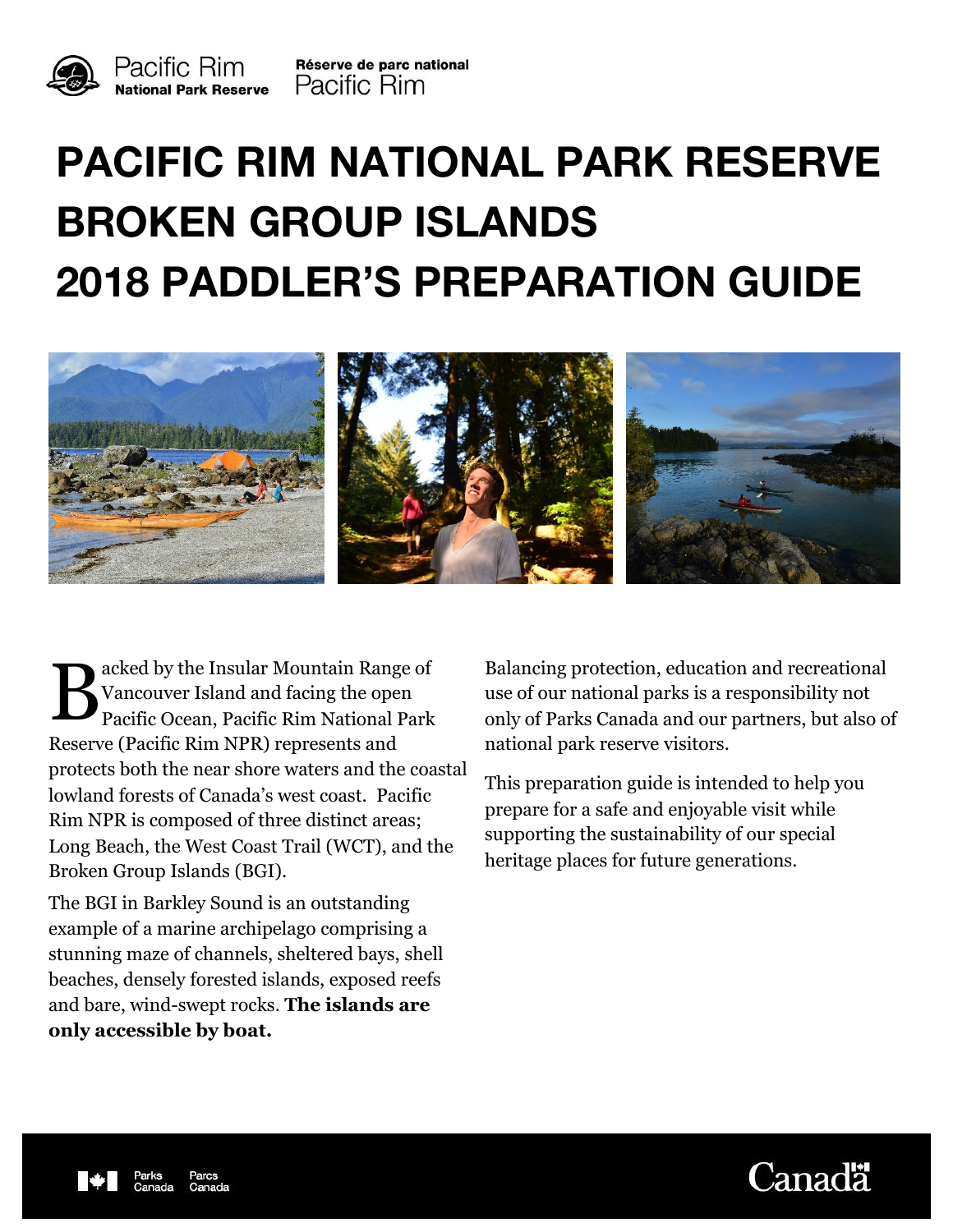#### **FIRST NATIONS**



The traditional territories of the Nuuchah-nulth First Nations encompass the Broken Group Islands. The islands contain many sites of spiritual and cultural significance for the

Tseshaht and Hupacasath First Nations. Disturbing, destroying or removing natural and cultural artifacts is strictly prohibited without prior written permission or licences.

There are first nation reserve lands on Effingham, Nettle, and Keith Islands. Day visitors are only welcome at Keith Island. Written permission from the appropriate First Nation is required prior to landing on Effingham and Nettle reserve lands. Boaters are asked to refrain from tying up to the wharfs on Nettle Island.

#### **CLIMATIC INFLUENCE**

The BGI enjoys a moderate maritime climate of cool foggy summers and mild wet winters with an average annual precipitation of 330 centimetres (130 inches). This climate encourages an abundance of life both in the water and on the land. No other temperate region on earth has a more bountiful, diverse, intertidal zone than North America's nutrient-rich Pacific coast. The mild climate also encourages the lush growth of temperate rainforest dominated by coniferous tree species such as Sitka spruce, western hemlock and western red cedar.

# **PREPARATION INFORMATION**

Is your party ready for a trip to the BGI? Long known as the "Graveyard of the Pacific", this area abounds with potential hazards. Though marine navigation techniques and tools have improved since the title was bestowed, the area's hazards remain. Trip preparation is a crucial element of any visit to the BGI. Your ability to recognize and evaluate hazards is key to determining the risk you and your group are taking. To have a safe experience, your party's knowledge, skills and equipment must meet or exceed the challenges of this environment.

#### **You and your group must be able to:**

- plot a course by chart and compass;
- pilot your vessel(s) safely in fog;
- read weather patterns and signs, obtain and interpret up-to-date marine weather forecast;
- assess water hazards that vary with tide, sea state and weather;
- interpret tide tables;
- competently handle your boat if caught in adverse conditions (some crossings may take 3 or more hours and weather conditions can change in a matter of minutes);
- perform a group rescue and self-rescue;
- camp in prolonged windy and rainy conditions;
- call for help; and
- administer first aid.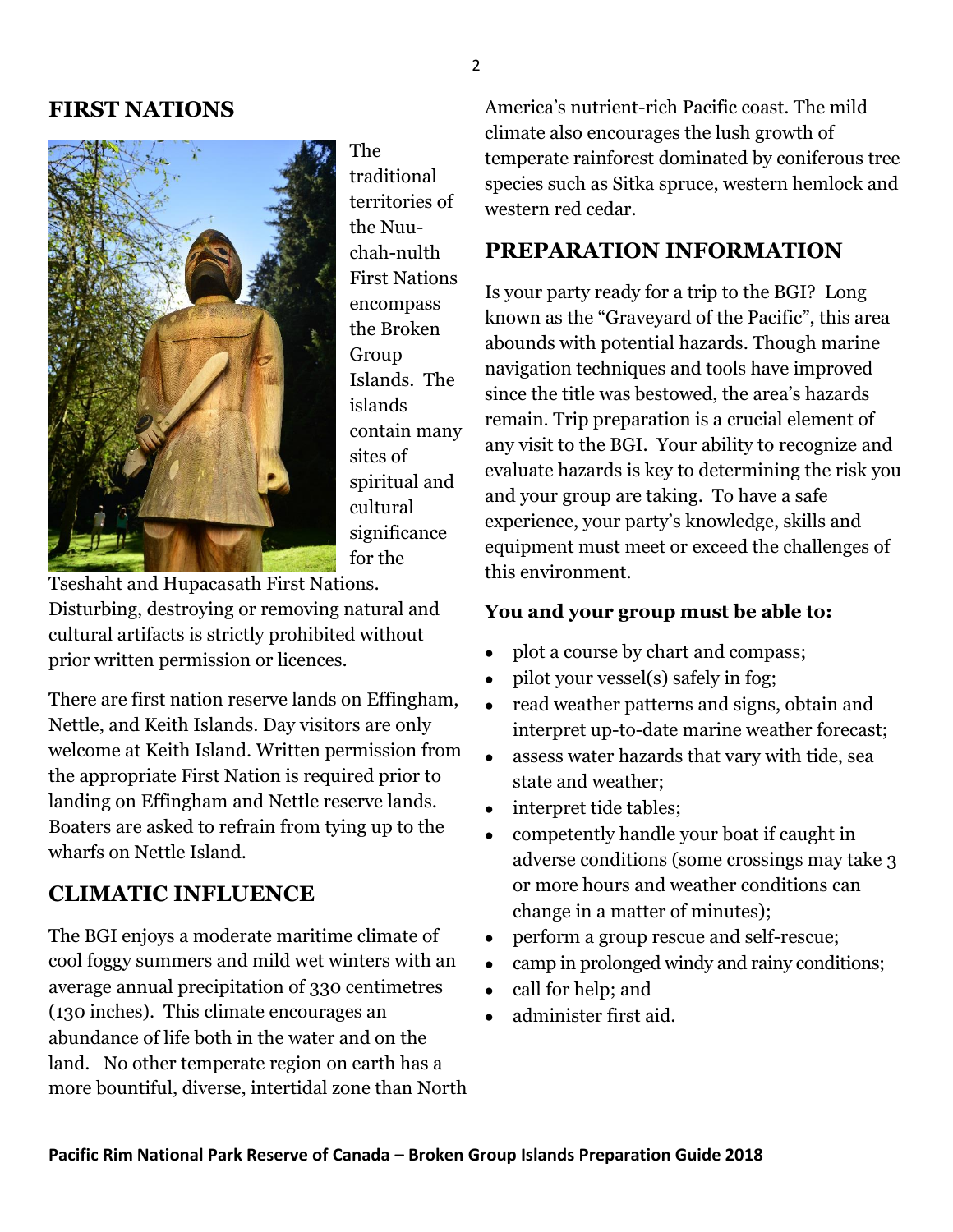# **CUSTODIAL GROUPS**

Groups that are affiliated with an institution, and have at least one person below the age of majority who is not accompanied by his/her parent or guardian, have special considerations when kayaking and/or canoeing in Pacific Rim's marine waters. These groups are required to obtain in advance, and carry with them, a restricted activity permit issued by Pacific Rim National Park Reserve.

Please contact the national park reserve staff prior to arrival for information and appropriate permits.

## **PARKS CANADA PRESENCE**

The BGI is patrolled by the Tseshaht Beachkeepers throughout the summer months to maintain camping areas, provide information and cultural interpretation services, check permits, and assist Parks Canada staff.

*Note: Due to weather and/or operational concerns, the Broken Group Islands, or portions of it, may not be accessible to the public.*

# **ACCESS**

#### **Road Access:**

Paddlers can park and launch kayaks from the Toquaht Nation's Secret Beach Campground and Kayak Launch. For more information regarding fees and directions please refer to the Secret Beach Campground and Kayak Launch contact information in the *Other Services* section on page 11.

#### **Drop off by marine transport:**

Transport companies with valid Pacific Rim NPR business licenses are permitted to drop clients off throughout the BGI (excluding designated islands/camping areas).

With permission from the Tseshaht First Nation Beachkeepers, Keith Island has a dock, outhouse and sheltered area to facilitate drop off and pick up.

See *Other Services* on page 11 for Beachkeeper and marine transport companies' contact information.

Lady Rose Marine Services Limited carries paddlers and their boats on a scheduled basis to the protected waters just north of the BGI. See *Other Services* on page 11 for their contact details.

**Paddling** from Bamfield or Ucluelet **is** *not recommended* due to the exposed passages of Imperial Eagle and Loudon Channels.

**Kayak rentals** are available from operators based in the nearby communities.

**Commercial companies** must have a valid Pacific Rim NPR business licence if operating in the BGI. Carefully select a company that meets the needs of your group. Visit our website or contact Parks Canada for a list of commercial operators that hold valid Parks Canada business licences.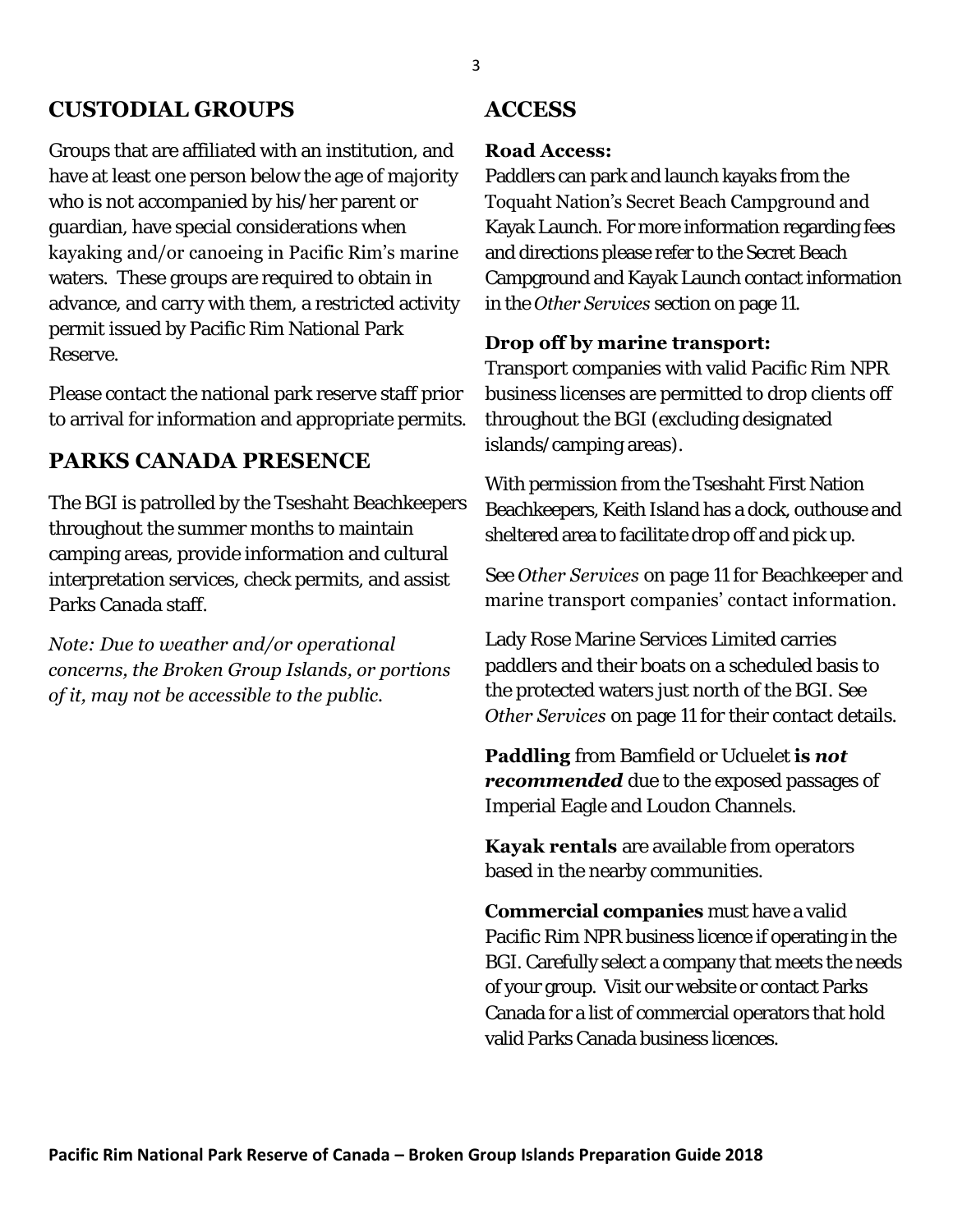# **NATIONAL PARK ENTRY PASS**

All visitors to Pacific Rim NPR are required to have a valid National Park Entry Pass at all times while they are visiting the national park reserve. The exception is youth (17 years of age and younger) who have free entry into all of Parks Canada's places. This means that in addition to requiring a valid Broken Group Islands Backcountry Camping Permit, all visitors 18 years of age and older are also required to have a valid National Park Entry Pass.

The revenue from national park entry fees remains within the Coastal BC Field Unit to support the services and facilities that all visitors enjoy (including campsite facilities and amenities, visitor safety, signs, programs, etc.). The Broken Group Islands Backcountry Camping Permits do not include the national park entry fees, so you need to have a valid camping permit **and** a valid National Park Entry Pass at all times.

Pacific Rim National Park daily entry passes can be purchased at any Pacific Rim NPR facility or from Secret Beach Campground and Kayak Launch, Alberni Valley Chamber of Commerce, Tourism Ucluelet, Tourism Tofino or the Wickanninish Inn.

Pacific Rim National Park annual entry passes can be purchased at any Pacific Rim NPR facility, they can be purchased online at http://www.commandesparcsparksorders.ca/webapp/wcs/stores/servlet/en/pa rksb2c/single-location-pass or from Alberni Valley Chamber of Commerce, Tourism Ucluelet, or Tourism Tofino.

Parks Canada annual discovery passes can be purchased at any Pacific Rim NPR facility or they can be purchased online at http://www.commandesparcs-

**Pacific Rim National Park Reserve of Canada – Broken Group Islands Preparation Guide 2018** 

parksorders.ca/webapp/wcs/stores/servlet/en/pa rksb2c/discovery-pass.

Commercial Groups/Tours must purchase their national park entry passes through the Parks Canada Commercial Sales Office (see your business licence application for more details).

Anyone mooring overnight in the BGI (in Pacific Rim National Park Reserve waters) requires a valid National Park Entry Pass.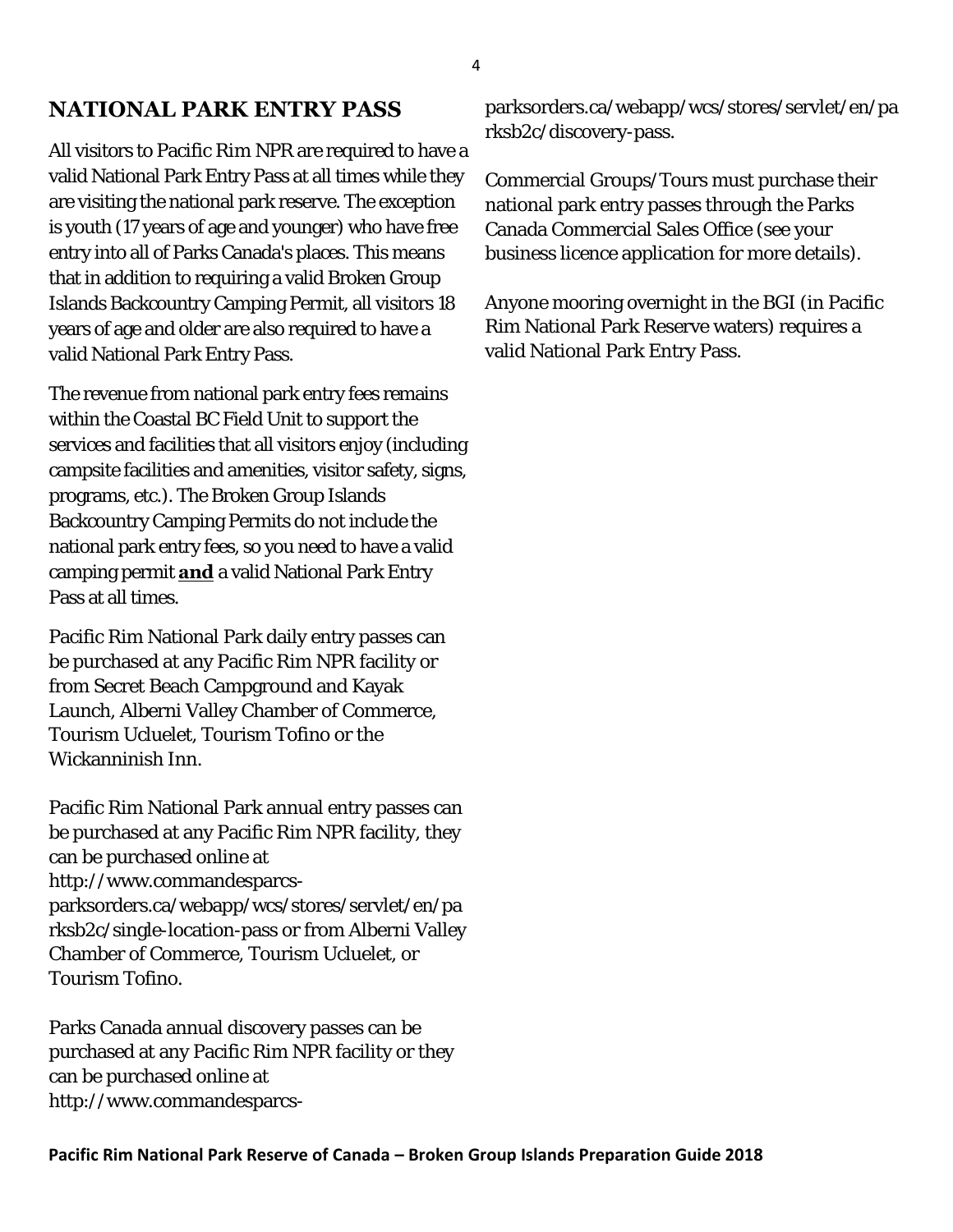# **CAMPING**

# **Camping in the High Season**

Peak visitation occurs in the BGI from July through August. Campers arriving in this period can expect to share camping areas with many other visitors. To avoid peak season crowds, try camping between May and June, or in September.

## **Camping Regulations**

- Camping in the BGI must be within the designated camping areas on Hand, Turret, Gibraltar, Willis, Dodd, Clarke, and Gilbert Islands. Check your chart for their exact locations.
- Maximum stay in the BGI is 14 days.
- Maximum stay at any one camping area is 4 nights.
- Maximum group size is 12. Groups larger than 12 people must split into smaller groups and occupy designated campsites on different islands. This applies to private, commercial, and non-profit groups.
- Dogs are not permitted in the Broken Group Islands, unless they are service pets. Pets disturb wildlife, interfere with other visitors' enjoyment of the area and can introduce disease to island wildlife.
- National park regulations are enforced.

## **Backcountry Camping Permits and Fees**

Anyone camping in the BGI must have a backcountry camping permit. Backcountry camping permits are \$9.80 per person per night from May through September.

Backcountry camping permits are only available through the Parks Canada Reservation System.

#### **No spaces will be available for stand-by (first come first serve).**

To reserve call 1-877-RESERVE or visit [www.reservation.pc.gc.ca](http://www.reservation.pc.gc.ca/)  Reservations are available on January 8, 2018 at 8 a.m. PST. Payment can be made by VISA, MasterCard, or American Express.

#### **When making a reservation, have the following ready:**

- Preferred camping dates first choice and alternate date
- Preferred camping locations preferred and alternate islands
- Point of access location; where you will begin paddling from
- Number of campers in your group (maximum group size is 12)
- Email address to send confirmation and information to
- Means of payment: Visa, MasterCard or American Express

#### **Cancellation Policy:**

- **Reservation Fee:** is non-refundable.
- **BGI Backcountry Camping Permit:**

If you cancel a backcountry reservation at least 3 days prior to your scheduled day of arrival: you will receive a full refund less the original non-refundable reservation fee and the cancellation fee.

If you cancel a reservation less than 3 days prior to your scheduled day of arrival, but before 2:00 p.m. on your scheduled day of arrival: you will receive a full refund less the original non-refundable reservation fee, the cancellation fee, plus the fees for the first night of backcountry camping.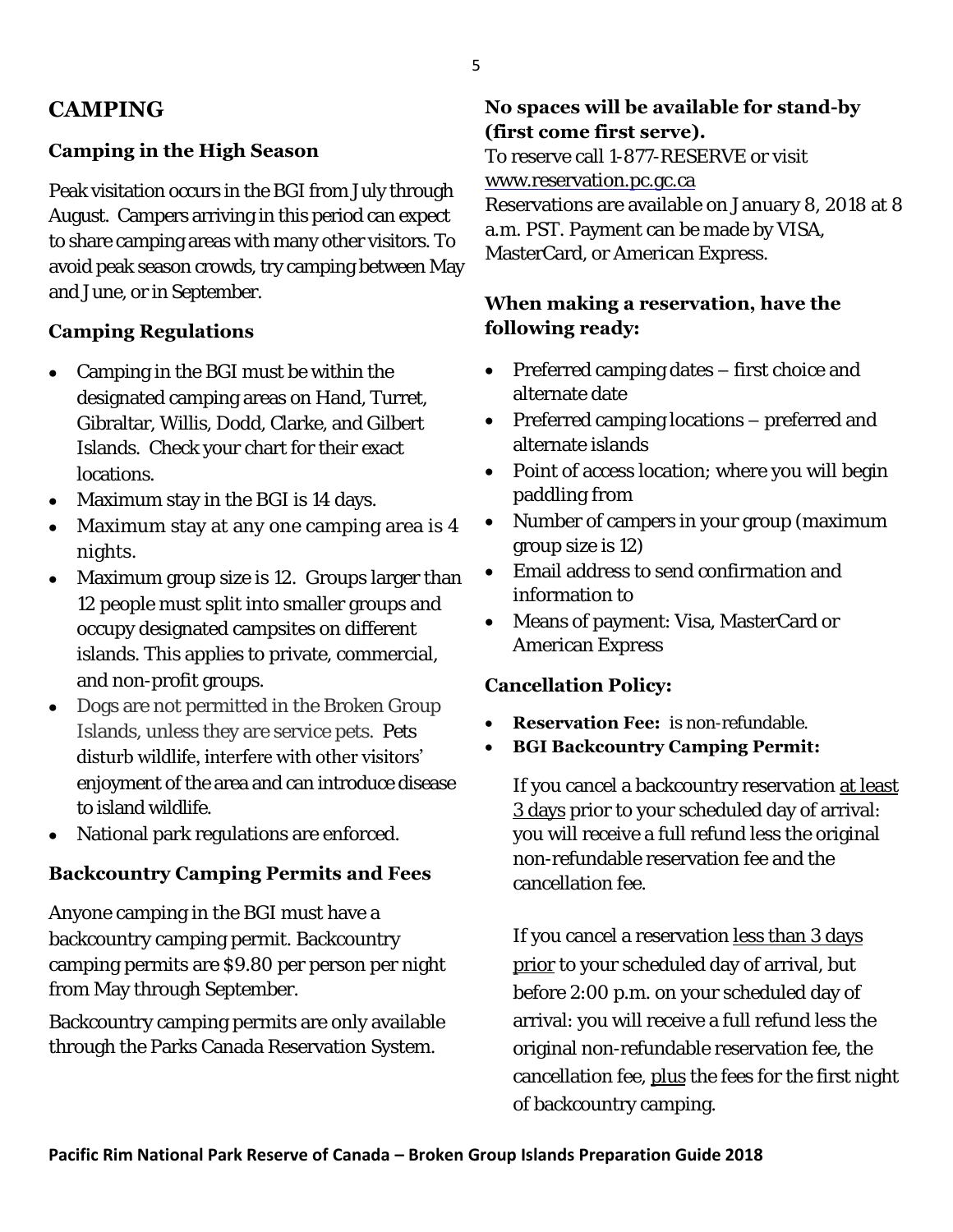- This is a wilderness setting: generators, stereos or air compressors are not allowed.
- Leave space between you and your neighbour.
- Cook away from neighbouring tents.
- **Tent Pads:** For fairness to all quests, when making your reservation please select the exact number of "Tent Pads" on your booking for the exact number of tents that you will be bringing. Technically, there are no "tent pads" in the BGI but this terminology is used to determine how many tents you will be using at each campsite.

#### **Your Impacts on the Environment**

Parks Canada strives to manage activities within the national park reserve to protect the natural and cultural heritage of the area. Your appropriate, respectful behaviour (low impact camping) will not only lead to a safe and rewarding experience but will also contribute to a healthy, functioning ecosystem. Parks Canada, First Nations and visitors' collective actions will ultimately ensure that future generations can appreciate and enjoy this special place. When you leave a camping area, ensure the area is in at least as pristine a condition as when you found it.

#### **Tips:**

- Use biodegradable soap.
- Use ropes (not nails) to hang tarps etc.
- Remove all ropes. Disassemble primitive furniture and structures before departing.
- Leave all vegetation as you find it. A rare lichen, the seaside centipede lichen, has been found in the BGI. Breaking lower branches from trees could have a devastating impact on the species.
- **Consider the Needs of other Campers** Store food and garbage securely, either inside kayak hatches or in rodent and crowproof containers. You are living with wildlife in the islands.
	- Pack out all garbage. There is no garbage pickup in the BGI.
	- Use solar composting outhouses for bodily waste only. They are not compost piles for food scraps.
	- Do not dig trenches around tents and when leaving, replace rocks that have been used to secure tent pegs.
	- Use a camp stove rather than a fire for cooking.
	- Keep fires to a minimum, always below high tideline, and never in the forest. Do not burn wood any thicker than your wrist and ensure the fire has burned out completely before you leave the area. Never abandon a fire: smouldering fires have ignited, burning the ancient rainforest.
	- Assess the area for dangerous trees before setting up camp.

#### **Campground Hardening and Rehabilitation**

Parks Canada performs restoration work to protect exposed shell middens, bare roots and mineral soils on the campground islands. Please respect any fencing or signage you may encounter.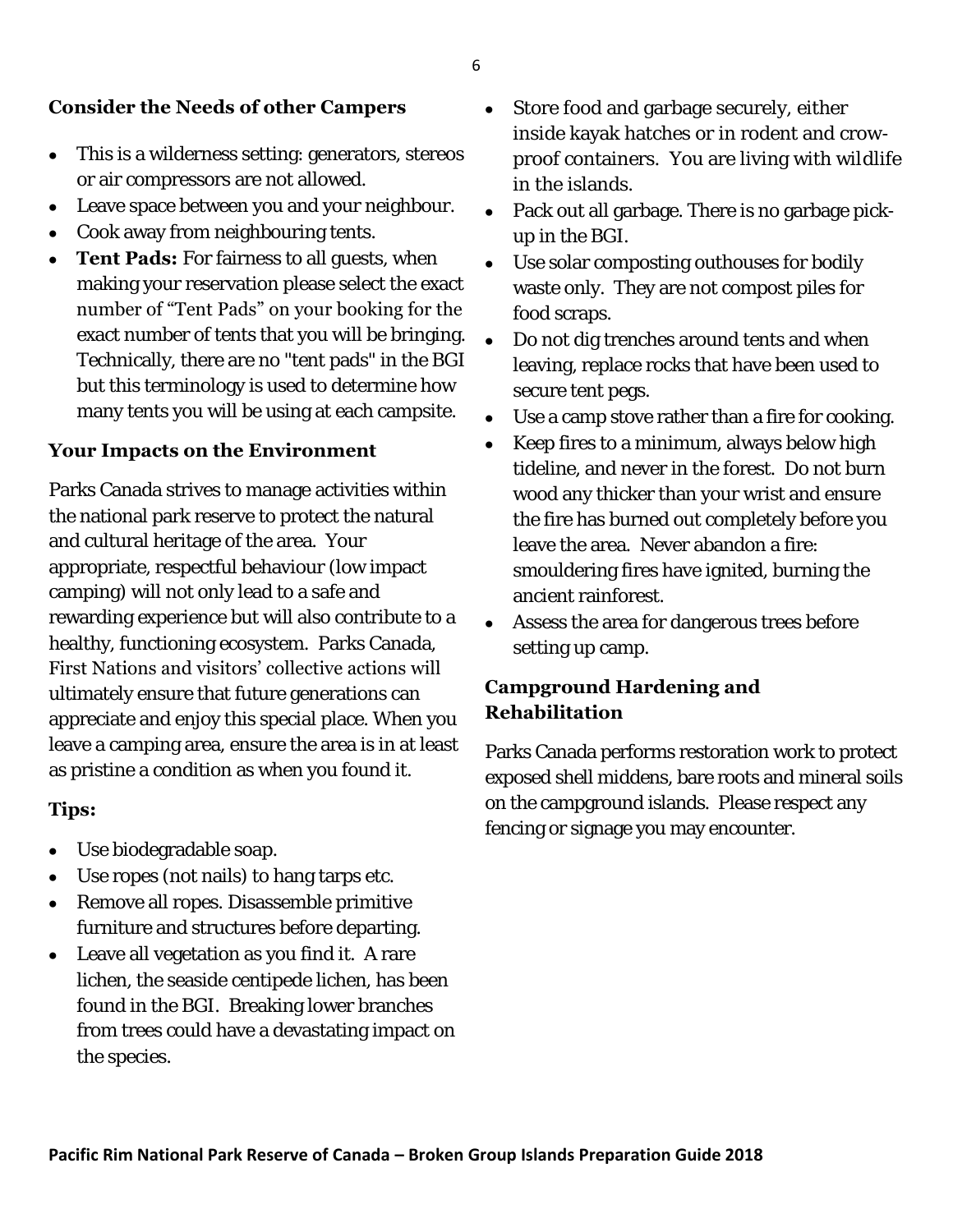## **HAZARDS AND REGULATIONS**

To help you maximise the enjoyment and safety of your trip below are some hazards and responsibilities your entire party should be aware of before setting out:

**Weather:** Strong winds can funnel through channels. Winds tend to rise in the late morning and drop in the evening. Travel through Loudon and Imperial Eagle Channel by kayak, canoe and small craft is not recommended. During fair weather, winds blow predictably from the west and northwest. Winds are from the southeast just before and during adverse weather. However, there are always exceptions to wind and weather patterns. Wind-generated waves, especially those influenced by currents, can make for extremely rough or hazardous paddling and small craft handling. Boaters should plan on moderate to severe chop in Coaster Channel during the middle of the day, particularly when it is hot and sunny. Travel through Coaster Channel when winds are light (generally early morning). Heavy wind, rain, fog, and strong tidal currents here can be extremely dangerous. Knowledge of navigation, boat handling, wilderness survival, weather patterns and signs, is essential for travel and camping in the area.

**Sea State:** Large ocean swell (long distance ocean-generated waves), steep chop (local windgenerated waves), tidal currents, cold water; all pose potential problems for boaters.

**Seascape:** A maze of islands, islets, reefs, submerged rocks, and surge channels can be difficult to navigate at any time, but are particularly dangerous in ocean swell or limited visibility.

**Marine Traffic:** Kayaks, sailboats and motorboats all use the BGI. Motorized vessels often cannot see paddlers nor are they visible on radar. Know your responsibilities. All marine traffic is subject to marine collision regulation. Contact The Boating Safety Info Line for details. See *Other Services* for their contact information.

**Hypothermia:** Hypothermia is the lowering of the core body temperature below a safe level causing the body to lose the ability to generate heat and is a major killer of outdoor recreationists. Boaters beware; body heat is lost 25 times faster in water than in air. The maximum survival time in 10ºC water is 2-3 hours. The water temperature in Barkley Sound ranges from 7-15ºC. Know how to prevent, identify and treat hypothermia.

**Stinging plants and insects** are present on the islands.

**Group Travel:** The following represent best practices for group travel:

- Travel in a group of three or more boats to facilitate rescue and emergency response. Selfrescue may be the difference between life and death.
- Be prepared for a capsized or damaged boat; more importantly, avoid situations that may be hazardous.
- Stay within normal talking distance of one another and follow shorelines where possible.
- Know the abilities (mental and physical) of each member of your group and plan accordingly.
- Travel at the speed of the slowest group member.
- Regularly assess the condition of group members.
- Alcohol, wilderness settings, and water transport do not mix.
- Personal hygiene while camping can be challenging; wash hands frequently.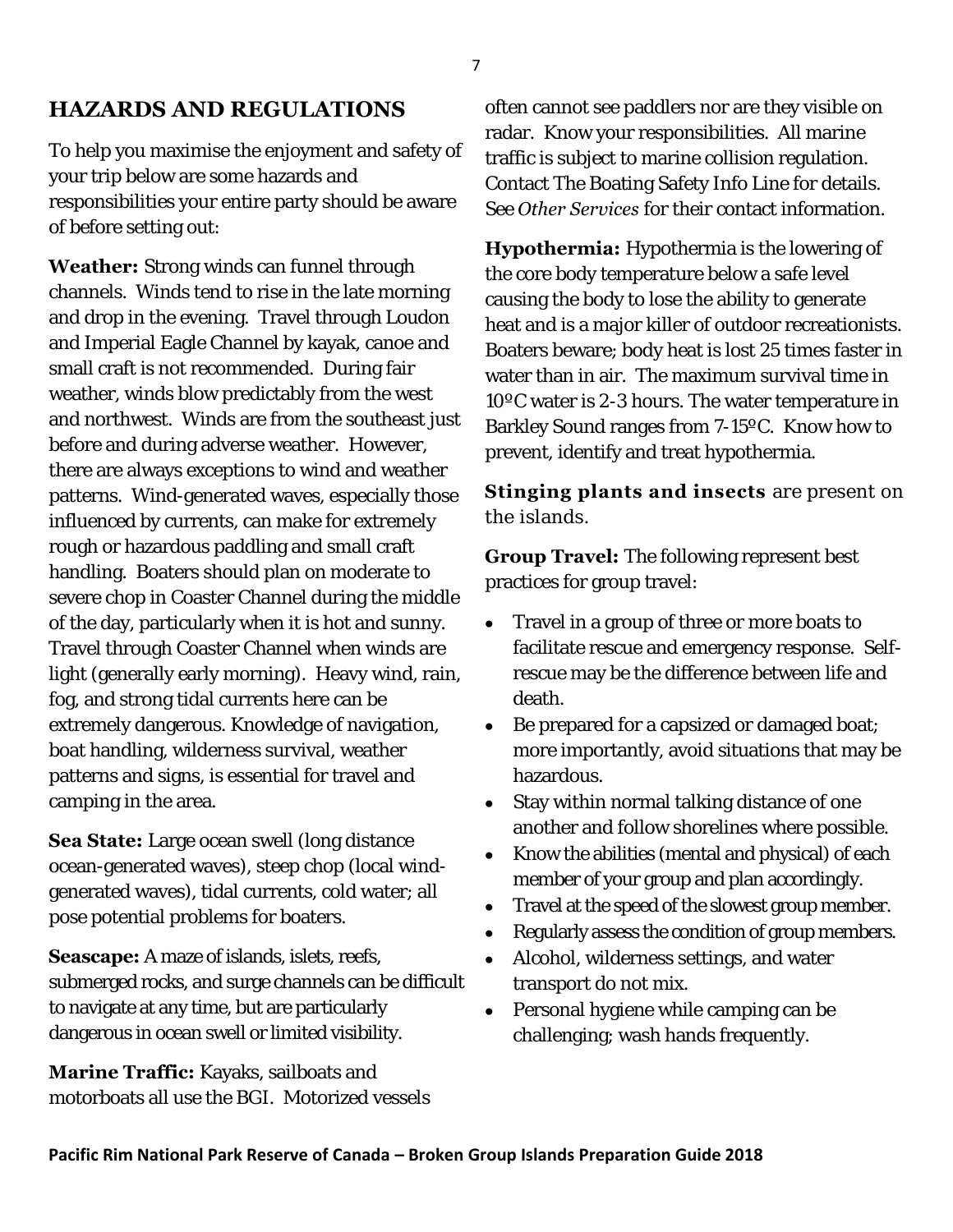**Freshwater:** Freshwater sources are unreliable in Barkley Sound; bring all the potable water your group requires**. We recommend 4-6 litres per person, per day.**

# **LIVING WITH WILDLIFE**

Viewing wildlife while in the BGI is exciting. Please remember that you have responsibilities as well as opportunities when you encounter wildlife.

#### **Bare Campsite Program:** *leave no food items or other attractants, such as food packaging, toothpaste, soap, dish rags/scrubbers and pots/pans unattended.*

Scavenging animals such as crows, deer, rodents, raccoons and even wolves are efficient and creative

#### scavengers. *Secure food and other attractants in tightly closed containers when not in immediate use.*

**Black bears, wolves and cougars are in the BGI.** To avoid a dangerous encounter with wildlife *stay alert and watch for signs of recent activity*. Keep these points in mind:

- Keep children close to you.
- If you encounter a predator:
	- o Face the animal and retreat slowly, giving them an avenue of escape.
	- o Do not run or play dead.
	- o If the animal does not leave or approaches, try to scare it away by appearing big and aggressive: shout, wave a stick/paddle or throw rocks.
	- o In the unlikely event of an attack fight back; target the eyes and nose.

**Sea lions, seals and whales are frequently sighted.** There are established guidelines for viewing marine wildlife, these guidelines require boaters, including kayakers, to keep a minimum

distance from all marine wildlife. For federal guidelines referring to marine mammal viewing, contact the Department of Fisheries and Oceans (DFO) (see contact section).

*Note: sea lions are known to carry a disease called leptospirosis that can be transferred to humans. Accordingly, never touch a marine mammal, dead or alive.* 

# **MARINE HARVESTING IN PRNPR**

Are you thinking of catching or harvesting finfish, shellfish or other marine creatures? *Please note that the national park reserve is a voluntary no-harvest zone.* The national park reserve was established to protect the diversity of life in this area for present and future generations. With your help, Parks Canada can protect both the marine and the terrestrial environment.

Harvest limits are reduced within PRNPR. If you are harvesting you must carry the appropriate licenses (Tidal Waters Sports Fishing Licence) and follow the DFO regulations and closures.

As of August 14th, 2002, DFO permanently closed a large section of the BGI to fin-fishing. This area is now a Rockfish Conservation Area (RCA). Consult DFO for details of this closure.

**Naturally occurring toxins** such as Paralytic Shellfish Poisoning (PSP) - or "red tide" - have been found in the shellfish in Barkley Sound (e.g. clams, oysters and scallops). When humans consume contaminated shellfish, symptoms can vary from a mild tingling of the lips and tongue, to paralysis and death. Shellfish harvest openings and closures are based on rigorous monitoring procedures by DFO (see contact section).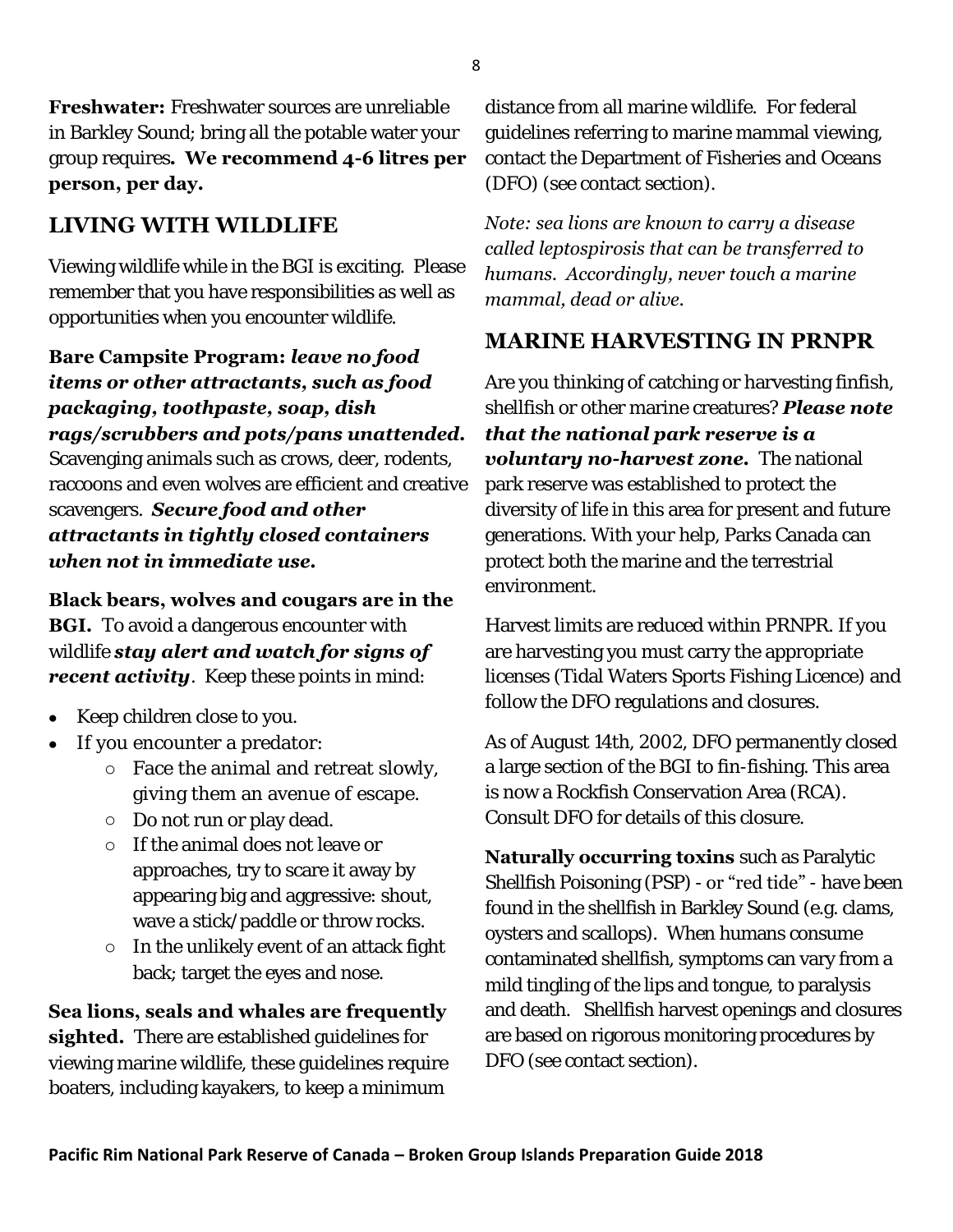**Boating near caves and cliffs** impacts nesting seabirds and is hazardous. Stay well away from these features. Regulations prohibit entry into caves.

# **TRIP PLAN**

File a trip plan before you leave for the BGI backcountry, with a reliable person and upon completion of your trip, inform your contact that you are out of the backcountry.

#### **A trip plan should be in writing and include:**

- The number and names of people in your group;
- $\bullet$  Trip length in days;
- Arrival and departure times and dates;
- Specific route plans;
- Camping plans;
- **•** Tent: number, make/model/colour of tent;
- If applicable, vehicle licence  $#$ , make/model/colour and location;
- If applicable, the make and colour of each vessel.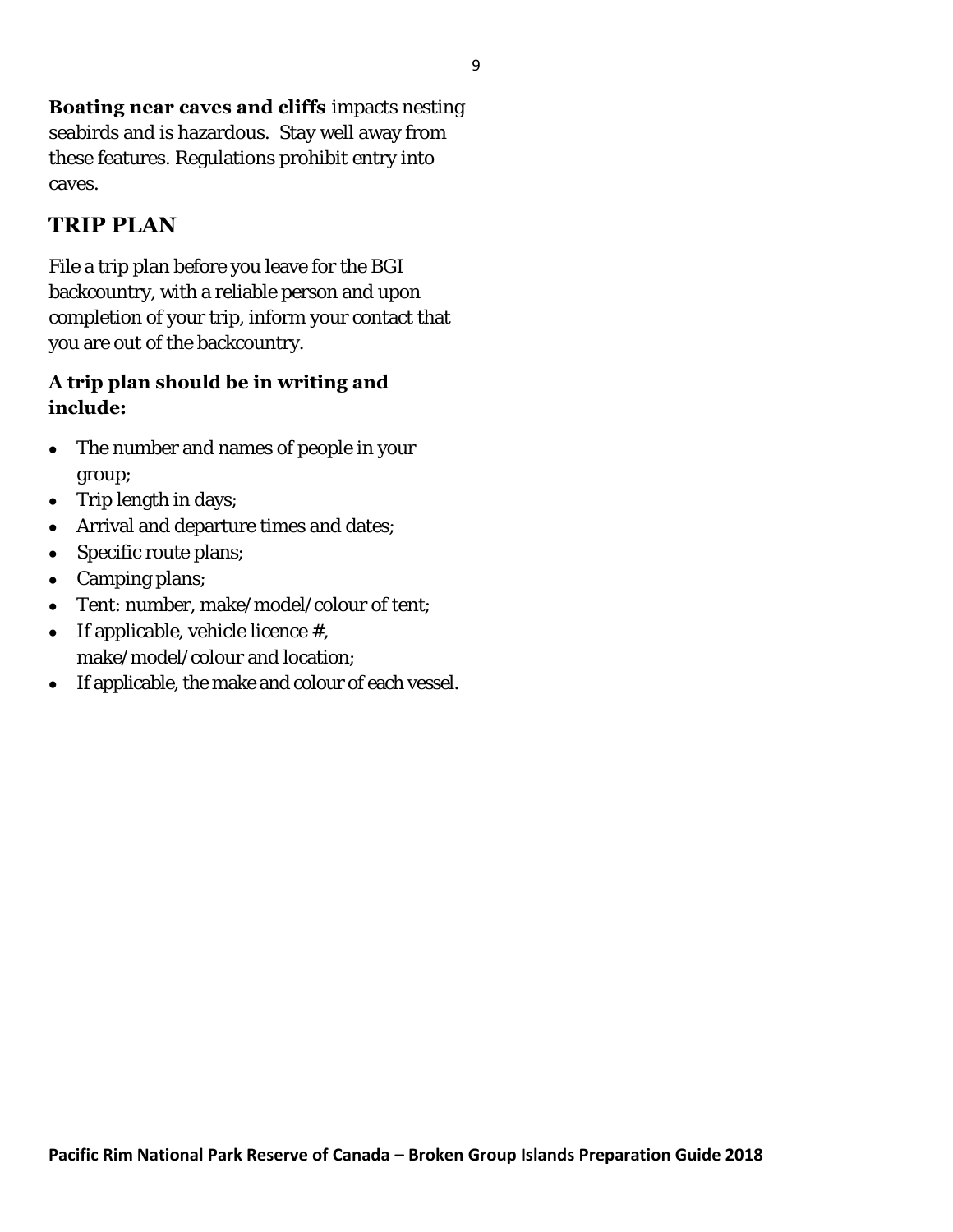# **EQUIPMENT**

#### **Regulated equipment:**

See Canada Coast Guard *Safe Boating Guide* or contact *Office of Boating Safety* for equipment that must be carried on board your vessel.

#### **Recommended equipment:**

- Hydrographic (nautical) charts #3670 and #3671 and a waterproof chart bag
- Canadian Tide and Current Tables (refer to Tofino tables)
- GPS with chart plotter and tide table
- Watch
- Licenced marine VHF Radio
- Compass
- Cellular phone (check with your carrier for coverage)
- First aid kit
- Survival kit (e.g. waterproof matches, knife, emergency food, flares and blanket)
- Equipment repair kit
- Personal Flotation Device (PFD) and whistle
- Self-rescue aids, paddle floats, towlines
- Paddling gloves, hat
- Wetsuit
- Potable water
- Stove, fuel and cooking kit
- Food
- $\bullet$  Knife
- Rope, shock cords
- Tent with waterproof fly and floor
- Sleeping bag and insulation pad
- Waterproof bags
- Flashlight
- Toiletries (hand sanitizer, sun- and lip-screens)

**Pacific Rim National Park Reserve of Canada – Broken Group Islands Preparation Guide 2018** 

- Sunglasses
- Airtight container for garbage
- Toilet paper
- Camera
- Spare paddle
- Air horn (for scaring wildlife away)
- Pepper spray
- Clothing; choose materials that maintain warmth when wet, dry quickly, can be layered (wool or polypropylene)
- Durable rain gear (test it beforehand)
- Warm hat and gloves
- Footwear
- Towels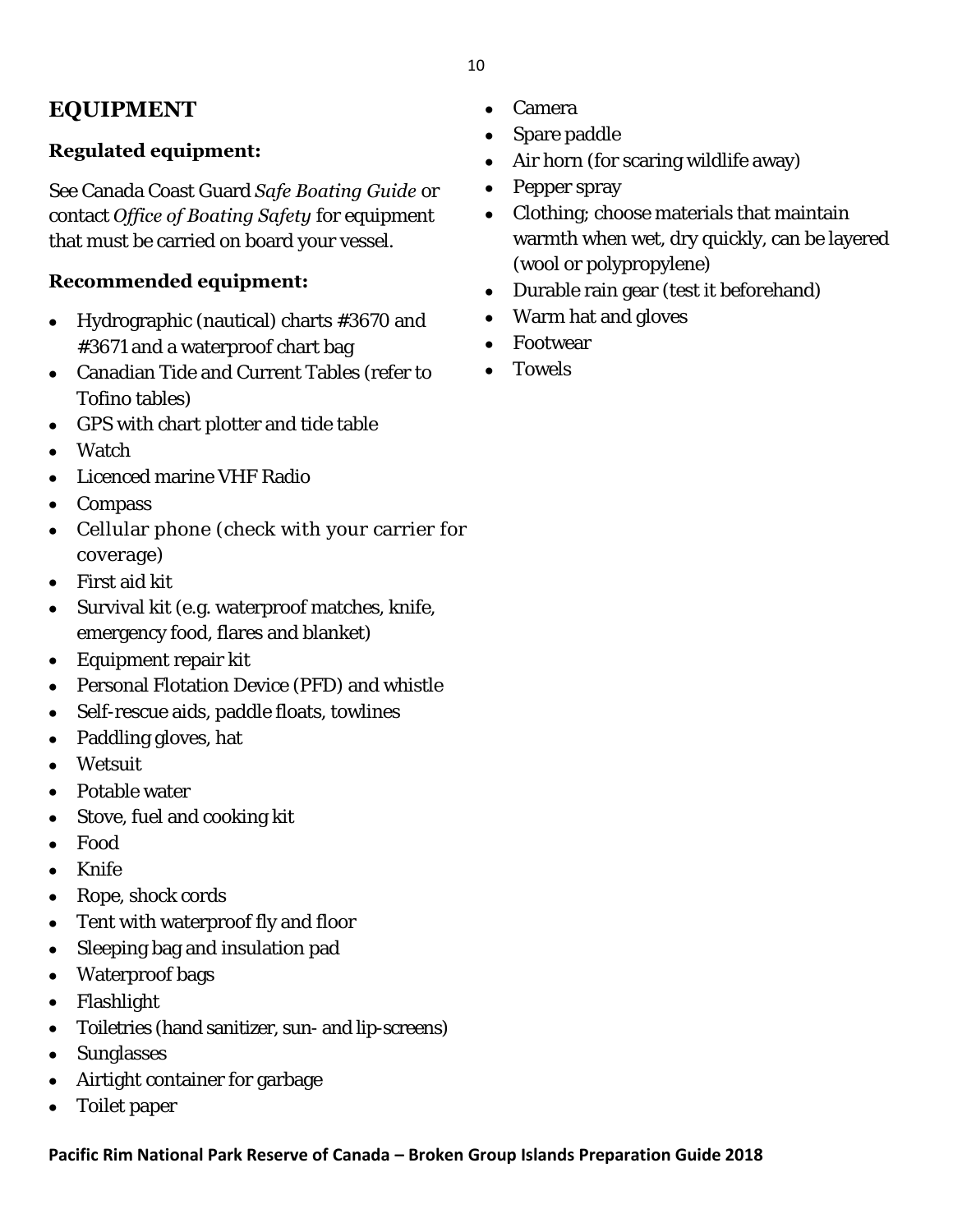| <b>CONTACT PACIFIC RIM NATIONAL PARK RESERVE</b>                                                       |                                                                                                                      |
|--------------------------------------------------------------------------------------------------------|----------------------------------------------------------------------------------------------------------------------|
| Pacific Rim National Park Reserve<br><b>Administration Office</b>                                      | 2040 Pacific Rim Highway<br>P.O. Box 280, Ucluelet, BC VOR 3A0<br>250-726-3500 (year-round)                          |
| Pacific Rim National Park Reserve<br><b>Resource Conservation &amp;</b><br>Park Warden Office          | (24 hours)<br>1-877-852-3100 (toll-free) or<br>1-250-726-3604                                                        |
| Parks Canada Information<br>Pacific Rim Visitor Centre                                                 | 2791 Pacific Rim Highway<br>250-726-4212<br>Open daily May to September                                              |
| Email:                                                                                                 | pacrim.info@pc.gc.ca                                                                                                 |
| Website:                                                                                               | www.pc.gc.ca/pacificrim                                                                                              |
| <b>OTHER SERVICES</b> (subject to change)                                                              |                                                                                                                      |
| Beachkeepers, Tseshaht First Nation                                                                    | 1-250-266-0620                                                                                                       |
| Secret Beach Campground and Kayak<br>Launch - Toquaht Nation                                           | 250-726-8349<br>www.secretbeach.ca<br>secretbeach@toquaht.ca                                                         |
| <b>Lady Rose Marine Services</b><br>(Passenger Ferry)                                                  | 250-723-8313 or 1-800-663-7192 (April 1 - Sept 30)<br>www.ladyrosemarine.com<br>(Port Alberni to Bamfield/Ucluelet)  |
| Nuu-chah-nulth First Nations<br><b>Tribal Council</b>                                                  | 1-877-677-1131 or 250-724-5757<br>www.nuuchahnulth.org                                                               |
| Alberni Valley Chamber of Commerce                                                                     | 2533 Redford Street<br>Port Alberni, BC V9Y 7L6<br>250-724-6535<br>office@albernichamber.ca                          |
| <b>Bamfield Chamber of Commerce</b><br>Bamfield Centennial Park & Campground<br>and Information Center | 250-728-3006<br>info@bamfieldchamber.com<br>www.bamfieldchamber.com                                                  |
| <b>BC</b> Ferries                                                                                      | 1-888-223-3779 or 250-386-3431 (international)<br>*BCF on cell<br>www.bcferries.bc.ca (Vancouver, Victoria, Nanaimo) |